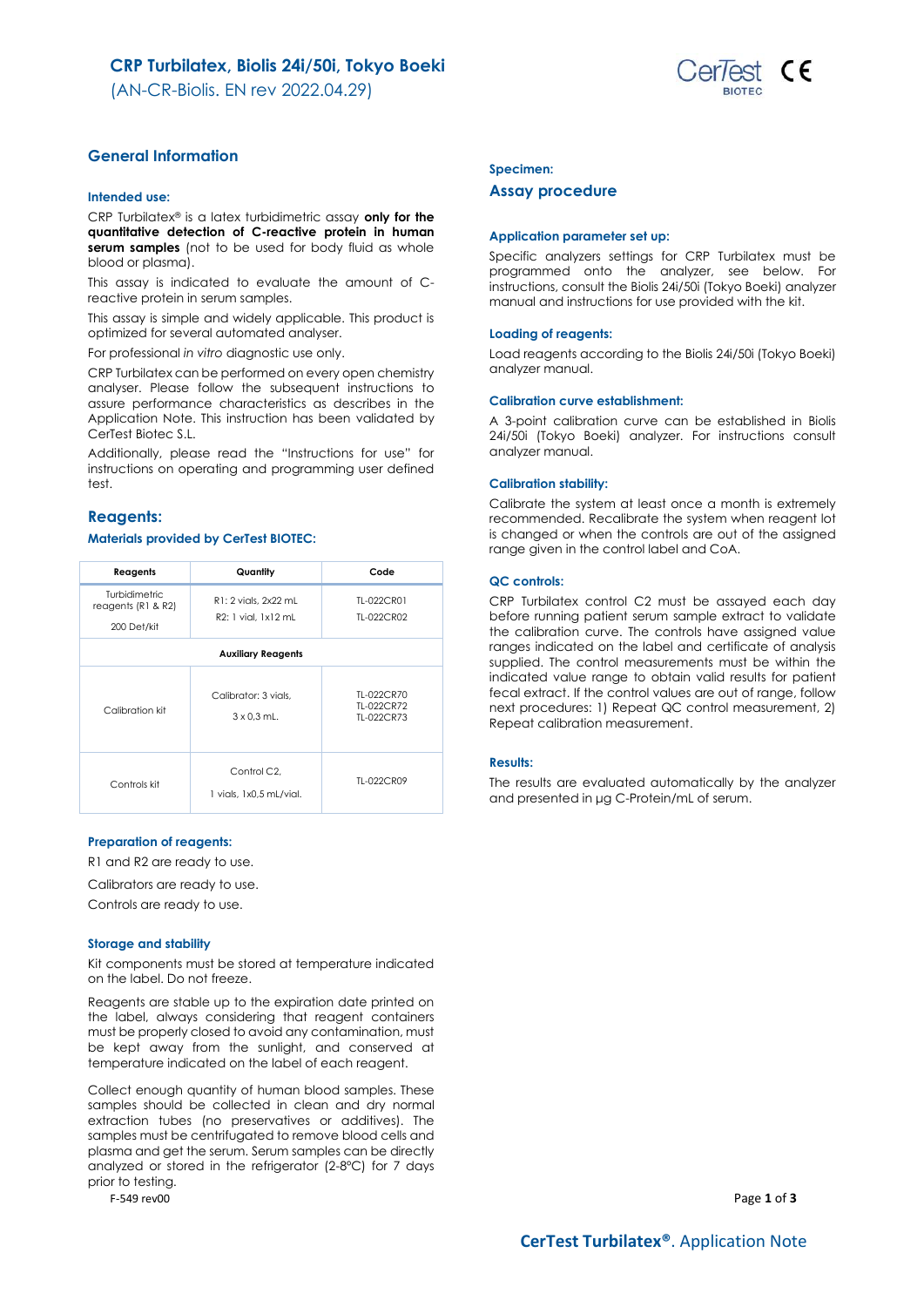## **CRP Turbilatex, Biolis 24i/50i, Tokyo Boeki**



(AN-CR-Biolis. EN rev 2022.04.29)

## **Performance characteristics**

The following results have been obtained during the validation of CRP Turbilatex on the Biolis 24i/50i (Tokyo Boeki) analyzer.

### **Linearity:**

CRP Turbilatex on Biolis 24i/50i (Tokyo Boeki) analyzer using calibrator kit is linear in the calibration range of 4-150 μg /mL of serum.



### **Measuring range:**

CRP Turbilatex assay measuring range is 4-150 μg /mL of serum.

## **Prozone effect**

Using the reported parameters, no hook effect was observed in values lower than 640 μg /mL of serum because we have not found in any of the dilutions made an antigen concentration that give us a false negative (below our cut-off).

## **Detection limit**

**Limit of detection (LOD): 0.1 μg /mL of serum.** A dilution with four times LoB concentration antigen is made. This concentration is measured for twenty times and mean, and standard deviation is calculated. LoD is calculated as follows:

LoD=LoB+1.645\*SD

**Limit of quantification (LOQ): 1.0 μg /mL of serum.** The limit of quantification is defined as the lowest concentration whose CV is less than 20%.

## **Precision**

CRP Turbilatex was tested with three different controls levels.

|                   | Low             | High             |
|-------------------|-----------------|------------------|
|                   | $(20 \mu g/ml)$ | $(150 \mu g/ml)$ |
| N                 | 20              | 20               |
| Mean $(\mu g/ml)$ | 16.6            | 151.7            |
| SD (µg/ml)        | 1.8             | 9.0              |
| CV (%)            | 11.0%           | 6.0%             |

## **Method comparison**

Results obtained with CRP Turbilatex on the Biolis 24i/50i (Tokyo Boeki) analyzer were compared with CRP Ultra Spinreact.

|                                                   | Sensitivity | Specificity |
|---------------------------------------------------|-------------|-------------|
| <b>CRP Turbilatex vs CRP</b><br>Ultra Spinreact ® | 92.9%       | 97.7%       |

## **Shipping damage**

Please notify your distributor, it this product was received damaged.

## **Symbols key**

| IVD        | For in vitro diagnostic use only     | بمنصد | Keep dry               |
|------------|--------------------------------------|-------|------------------------|
|            | Consult instructions for use         |       | Temperature limitation |
| <b>REF</b> | Catalogue number                     | LOT   | Lot number             |
|            | Use by                               | ш     | Manufacturer           |
| Σ<br>n     | Contains sufficient for <n> test</n> | DIL   | Sample diluent         |
|            | Keep out of the sunlight             |       |                        |

## **Manufacturer**

**CERTEST BIOTEC**

Pol. Industrial Río Gállego II,Calle J, Nº 1, 50840, San Mateo de Gállego, Zaragoza (SPAIN) www.certest.es

## **NOTES**

Please refer to the instruction for use for the detailed information about the test on the following:

**Synthesis; Principle; Precautions; Reagents; Specimen collection; Interpretation of results.**

F-549 rev00 Page **2** of **3**